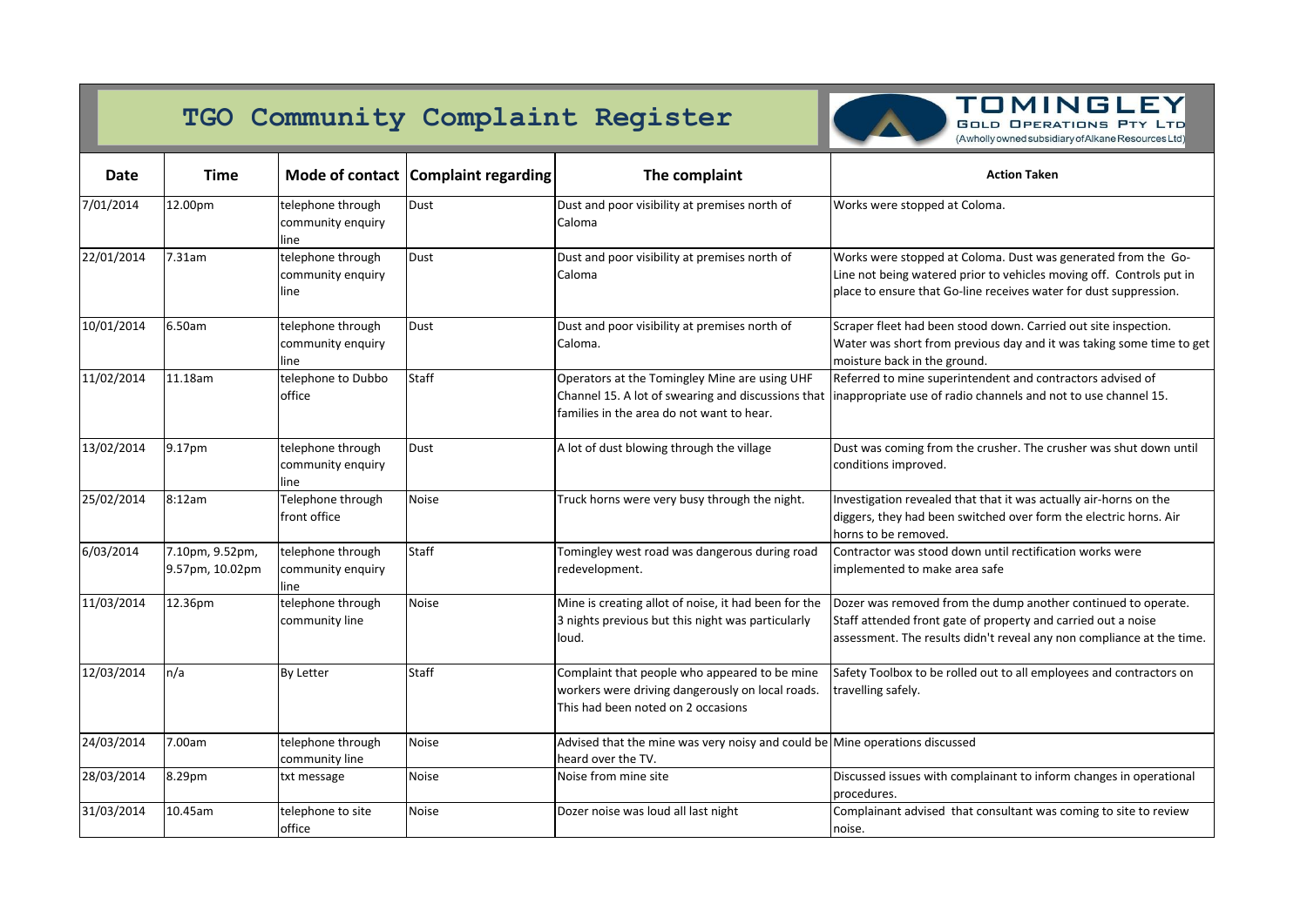

### **TOMINGLEY GOLD OPERATIONS PTY LTD**

(Awholly owned subsidiary of Alkane Resources Ltd)

| <b>Date</b> | <b>Time</b> |                                      | Mode of contact   Complaint regarding | The complaint                                                                                                                         | <b>Action Taken</b>                                                                                                                                                                                   |
|-------------|-------------|--------------------------------------|---------------------------------------|---------------------------------------------------------------------------------------------------------------------------------------|-------------------------------------------------------------------------------------------------------------------------------------------------------------------------------------------------------|
| 31/03/2014  | 11.30am     | telephone                            | <b>Noise</b>                          | Noise is so bad it was significantly disrupting sleep                                                                                 | Consultant will be on site within a fortnight to review what mitigation<br>methods can be used to reduce noise.                                                                                       |
| 31/03/2014  | 10.35pm     | telephone                            | <b>Noise</b>                          | Complainant concerned that the noise was<br>unreasonable.                                                                             | Consultant will be on site within a fortnight to review what mitigation<br>methods can be used to reduce noise.                                                                                       |
| 8/04/2014   | 8.00am      | telephone                            | Property damage                       | Contractor truck turning around in complainant's<br>driveway causing damage to surface.                                               | Contractor site manager instructed not to use property driveways as a<br>turning point.                                                                                                               |
| 16/04/2014  | 6.00am      | telephone                            | <b>Noise</b>                          | Complainant stated noise was bad last night,<br>could hear dozer tracks and they woke<br>complainant up.                              | TGO will install real time monitor at complainant house next week.<br>Discussed regarding use of dozers                                                                                               |
| 16/04/2014  | 6.30am      | Discussion in office                 | <b>Noise</b>                          | Complainant stated noise was bad last night.                                                                                          | TGO will install real time monitor at complainant house next week.<br>Discussed regarding use of dozers                                                                                               |
| 22/04/2014  | 12.03am     | telephone                            | <b>Noise</b>                          | Complainant stated noise was really bad and was<br>effecting sleep.                                                                   | Discussion held with complainant regarding what the company is<br>doing to address noise concerns. TGO made an offer to have a noise<br>consultant attend the premises and install acoustic treatment |
| 23/04/2014  | 9.55pm      | telephone                            | <b>Noise</b>                          | Noise was really bad can't sleep.                                                                                                     | Discussion held with complainant regarding what the company is<br>doing to address noise concerns.                                                                                                    |
| 15/05/2014  | 4.50pm EST  | telephone to Alkane<br>Perth Office  | <b>Dust</b>                           | Dust blowing off entrance road out to Tomingley<br>west road                                                                          | Break down with water truck that usually waters entrance road.<br>Water cart returned to duty as soon as possible                                                                                     |
| 20/05/2014  | 6.00am      | telephone                            | <b>Noise</b>                          | Very noisy last night                                                                                                                 | Data from monitor reviewed by consultant.                                                                                                                                                             |
| 29/05/2014  | 11.24am     | telephone                            | <b>Noise</b>                          | Complainant was woken by dozer track noises,<br>reverse squawkers and trucks changing gear. It<br>was very noisy.                     | TGO will review the noise data.                                                                                                                                                                       |
| 29/05/2014  | 4.00pm      | Discussion at<br>residence           | <b>Noise</b>                          | Noise was really bad, has been OK but last night<br>sounded like it was coming through lounge room                                    | Noise data was reviewed                                                                                                                                                                               |
| 29/05/2014  | 4.30pm      | Discussions at<br>business/residence | <b>Noise</b>                          | Noise was very bad, enquired as to whether work Noise data was reviewed<br>was being carried out off the lease it seemed so<br>close. |                                                                                                                                                                                                       |
| 10/062014   | 7.00am      | In person at TGO<br>Office           | <b>Noise</b>                          | The noise was the worst it had been, on 9/6/2014,<br>particularly 9.54pm for at least an hour                                         | , Information passed on to noise consultant for review.                                                                                                                                               |
| 2/07/2015   | 8.15am      | Telephone                            | <b>Noise</b>                          | Dozer Noise very bad when he got home at<br>around 11pm                                                                               | Dozer noise on WRE2. review to be carried out on use of dozers. Dozer<br>should be off top of dump at night time                                                                                      |
| 2/07/2014   | 9.00am      | Telephone                            | <b>Noise</b>                          |                                                                                                                                       | Dozer Noise very bad between 11.30 and 12.30pm Dozer noise on WRE2. review to be carried out on use of dozers. Dozer<br>should be off top of dump at night time                                       |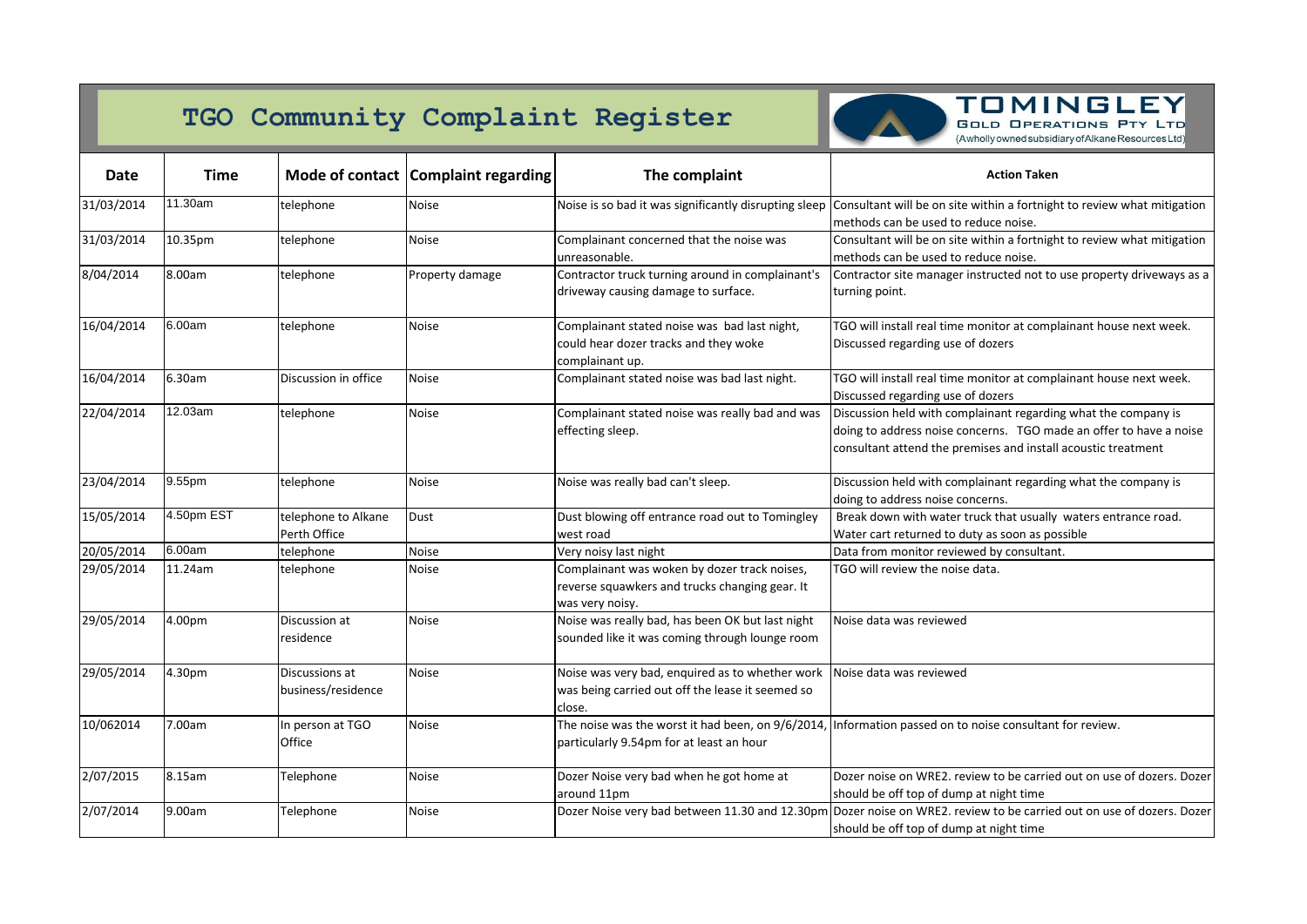

#### **TOMINGLEY GOLD OPERATIONS PTY LTD** (Awholly owned subsidiary of Alkane Resources Ltd)

| <b>Date</b> | <b>Time</b> |                                                    | Mode of contact   Complaint regarding | The complaint                                                                                                                                                                                                            | <b>Action Taken</b>                                                                                                                                                                                                     |
|-------------|-------------|----------------------------------------------------|---------------------------------------|--------------------------------------------------------------------------------------------------------------------------------------------------------------------------------------------------------------------------|-------------------------------------------------------------------------------------------------------------------------------------------------------------------------------------------------------------------------|
| 2/07/2015   | 10.15am     | Telephone                                          | <b>Noise</b>                          | Dozer noise very bad late last night                                                                                                                                                                                     | Dozer noise on WRE2. review to be carried out on use of dozers. Dozer<br>should be off top of dump at night time                                                                                                        |
| 27/06/2014  | 12.00pm     | Telephone                                          | <b>Noise</b>                          | Noise was really bad last night, was woken up at<br>2am and 5am. Complainant considers noise to be<br>out of control and the mine is disregarding.                                                                       | Discussion ongoing with complianant.                                                                                                                                                                                    |
| 1/07/2014   | 4.40pm      | telephone to<br><b>Community Line</b>              | Blasting                              | 'Blast almost blew out back wall of house,<br>sounded like an earth quake".                                                                                                                                              | Visited complainant and advised that there was an issue with blast<br>and that it did exceed set limits for overpressure. The matter had<br>been investigated and referred to the EPA. It was an unusual<br>occurrence. |
| 5/08/2014   | 8.04am msg  | mesg left and phone<br>call returned at<br>12.03pm | Blasting                              | Complainant had noticed movement in their<br>house, having trouble with doors opening and<br>closing. Suggested that it may be the result of<br>blasting events.                                                         | Project approval requirements were explained to complainant. TGO<br>contracted an independent engineer to complete the inspection of the<br>house and provide a report.                                                 |
| 5/08/2014   | 8.30pm      | telephone                                          | <b>Noise</b>                          | Complainant advised that dozer and horn noise<br>was extremely loud.                                                                                                                                                     | Advice/information gathered to give thorough answer                                                                                                                                                                     |
| 15/08/2014  | 12.03am     | telephone                                          | <b>Noise</b>                          | mine noise tonight and last night has been very<br>bad, like loud banging                                                                                                                                                | Large rocks being lowered into the tubs of trucks causing the problem.<br>They were trying to lay them in as cautiously as possible.                                                                                    |
| 22/08/2014  | 3.15pm      | telephone to office                                | Noise                                 | night. Drilling on shift. Last 2 night on dump trucks<br>on site.                                                                                                                                                        | 2.45am Wednesday week ago, dozer 11.30pm last Followed up with complainant follwing review of activities.                                                                                                               |
| 25/08/2014  | 11.48pm     | Telephone                                          | <b>Noise</b>                          | Complainant can hear dozer working. "Thought it<br>was on dump this side but went outside and it is<br>on other side". [sic Caloma]                                                                                      | The mine crew were ripping the toe in Caloma pit. Follow up<br>discussion with Mine Superintendent and suggested we don't do that<br>task on night shift.                                                               |
| 27/08/2014  | 4.15pm      | Discussion at<br>residence                         | <b>Noise</b>                          | Noise is now a problem again. Keeping the family<br>awake at night. Family have important<br>commitments coming up.                                                                                                      | Actions are ongoing.                                                                                                                                                                                                    |
| 8/10/2014   | 8.00am      | Telephone                                          | Noise                                 | Noise was the worst it had ever been. It was<br>noticed it around 9.30pm $(7/10/14)$ when they<br>went to bed and it kept up most of the night. It<br>seemed that every 10 minutes or so there was<br>very loud banging. | Recordings from Noise Sentinel were reviewed and rocks being loaded<br>into trucks could be heard. Report from consultant showed<br>exceedance of Project Approval limits.                                              |
| 8/10/2014   | 8.20am      | Telephone                                          | Noise                                 | It was extremely noisy last night, sounded like<br>banging and trucks. It was noticed from around 11<br>pm (7/10/14) onwards through the night.                                                                          | Recordings from Noise Sentinel were reviewed and rocks being loaded<br>into trucks could be heard. A review of blasting practices to be<br>conducted in an effort to improve the size of finished product.              |